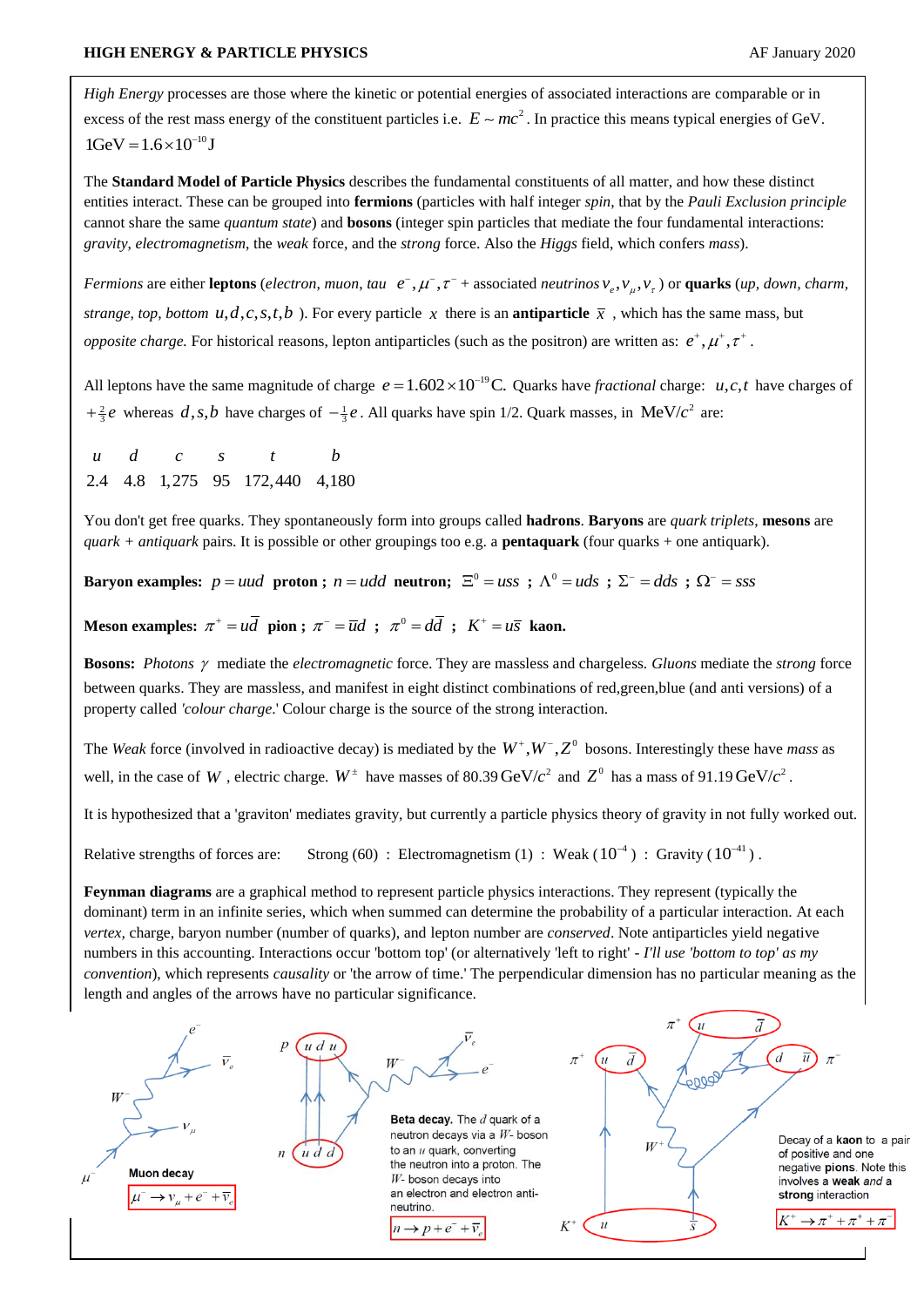## **Useful physical constants:**

Electron mass  $m_e = 9.109 \times 10^{-31}$  kg; Proton mass  $m_p = 1.6726 \times 10^{-27}$  kg; Neutron mass  $m_n = 1.6749 \times 10^{-27}$  kg.

Speed of light  $c = 2.998 \times 10^8 \text{ ms}^{-1}$ ; Planck's constant:  $h = 6.626 \times 10^{-34} \text{Js}$ ; Electron charge  $e = 1.602 \times 10^{-19} \text{C}$ . Atomic mass unit  $u = 1.661 \times 10^{-27}$  kg ;  $1 \text{GeV}/c^2 = 1.7826619 \times 10^{-27}$  kg = 1.073544*u* į. = 1.7826619 × 10<sup>-27</sup> kg = 1.073544*u*. Atomic mass unit is  $\frac{1}{12}$  of the mass of the nucleus of Carbon-12.

Electron mass:  $m_e = 0.51100 \text{ MeV}/c^2$ ;  $m_p = 0.93827 \text{ GeV}/c^2$ ;  $m_n = 0.93957 \text{ GeV}/c^2$ ;  $u = 0.93149 \text{ GeV}/c^2$ 

## **Question 1**

- (i) The Feynman diagram for beta(-) decay implies the following decays: (a)  $d \rightarrow u + W^-$  and (b)  $W^- \rightarrow e^- + \overline{\nu}_e$ . Show that charge, baryon number, lepton number are conserved in both.
- (ii) Sketch the Feynman diagram for beta(+) decay, and show as in (i) that charge, baryon number and lepton number are conserved at each interaction vertex.
- (iii) From the quark content of the particles, show that total baryon number and charge are conserved for the interaction:  $\pi^- + p \rightarrow n + \pi^- + \pi^+$ .
- (iv) A kaon decays to pi mesons via the interaction  $K^+ \to \pi^+ + \pi^0$ . By considering the quark composition of these mesons, show that charge is conserved.
- (v) Calculate the 'quark binding energy' in (a)  $K^+$  and (b)  $\pi^+$  given the respective rest masses are  $m_{K^+} = 0.52616 m_p$ and  $m_{\pi^+} = 0.14875 m_p$ . To simplify calculations, use MeV/ $c^2$  as the mass unit.
- (vi) Sketch the Feynmann diagram for the decay  $\Sigma^- \to n + e^- + \overline{\nu}_e$  and perform the same conservation law check as in  $(i)$  and  $(ii)$ .
- (vii) Two methods of detecting particles are cloud chambers and bubble chambers. Use your textbook to briefly summarize how both techniques work.
- (viii) The energy of a gamma ray may be sufficient to create a matter + antimatter pair such as  $\mu^-, \mu^+$ . Calculate the energy in J, and minimum wavelength of a gamma ray that can create such a pair of muons. The mass of a muon is  $105.66 \text{ MeV}/c^2$ .
- (ix) A gamma ray produces an electron, positron pair, with both moving at  $u = 0.8c$ . Use the relativistic formula  $E = \left(1 - \frac{u^2}{c^2}\right)^{-\frac{1}{2}} mc^2$  to determine the energy of the gamma ray in MeV.
- (x) Accelerating charges radiate, i.e. lose energy via electromagnetic waves. This process is called *Bremsstrahlung*. Explain via a suitable diagram how a single high energy electron could result in a 'shower' of positrons and electrons, which enables the original source electron to be detected.

(xi) For *u*,*d*,*s* quarks, the *Koide* mass ratio 
$$
\frac{m_u + m_d + m_s}{\left(\sqrt{m_u} + \sqrt{m_d} + \sqrt{m_s}\right)^2} \approx \frac{k}{9}
$$
. Find integer *k*.

**Question 2** Strangeness is  $-1 \times$  the number of strange quarks in a hardron. The  $\Omega^-$  particle has a strangeness of  $-3$ .

- (i) Consider the interaction  $K^- + p \rightarrow \Omega^- + K^+ + K^0$ . In order that charge, baryon number and strangeness are conserved, determine the quark content of  $K^0$ .
- (ii)  $\Omega^- \to \Xi^0 + \pi^-$  decays via a weak interaction. Draw a Feynman diagram for this process, and show that at every vertex, charge and baryon number is conserved. Also show that strangeness is *not* conserved.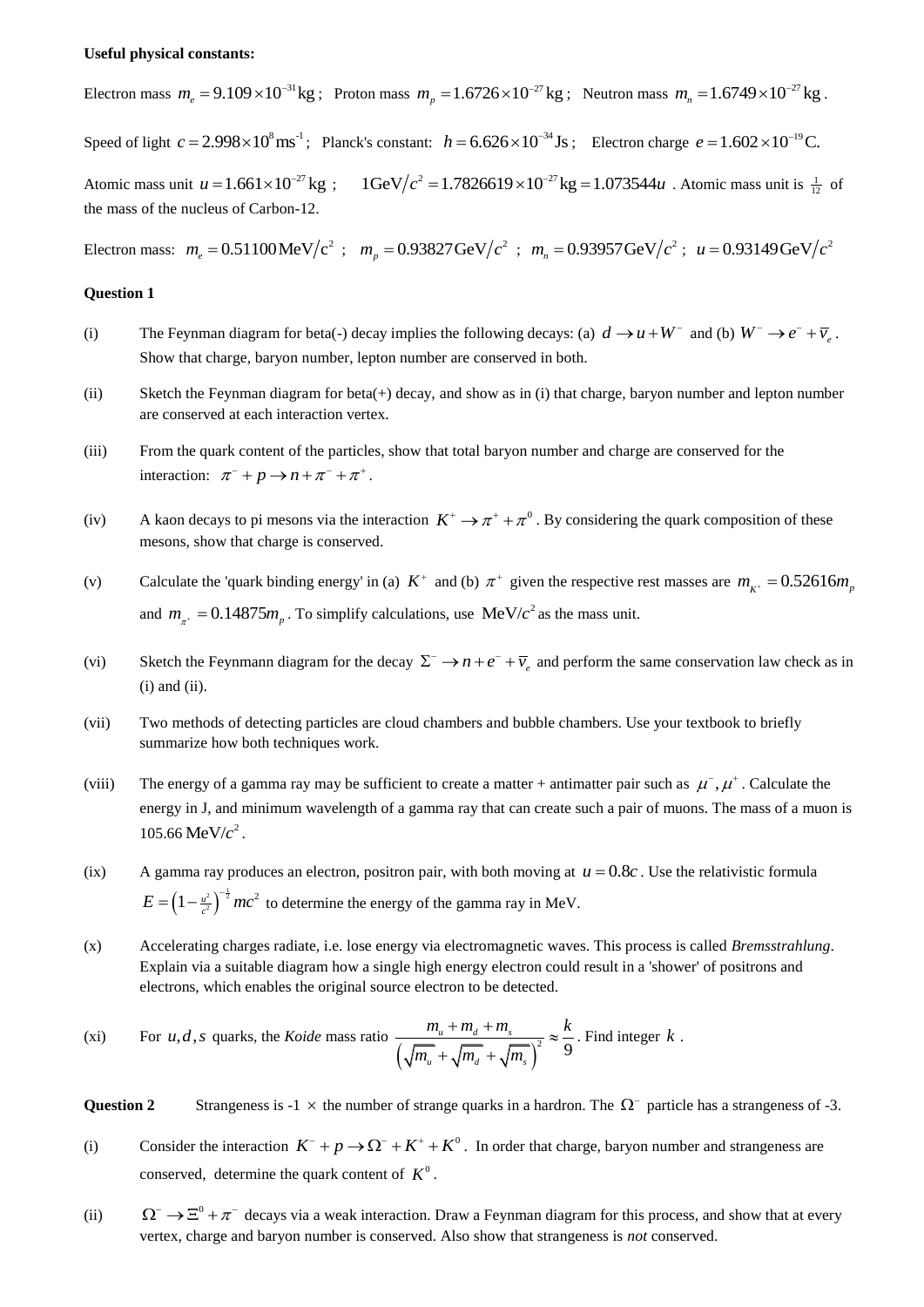**Question 3**  $\tau^-$  lepton (mass 1776.86 MeV/ $c^2$ ) is moving at 0.2*c*. It has a lifetime of about  $2.9 \times 10^{-13}$  s, so will mostly likely decay into other particles rather than result in *Bremsstrahlung* and a shower of positrons and electrons. Since it has such a large mass,  $\tau^-$  can decay into hadrons. About 10.8% of the time,  $\tau^- \to \pi^- + \nu_\tau$ .

- (i) Draw a Feynman diagram for  $\tau^- \to \pi^- + \nu_{\tau}$ , which occurs via a weak interaction.
- (ii) Explain which conservation law would be violated if the tau neutrino was *not* produced.
- (iii) Using the relativistic formula  $E = \left(1 \frac{u^2}{c^2}\right)^{-\frac{1}{2}} mc^2$ , calculate the *kinetic* energy of the  $\tau^-$ , in MeV.
- (iv) The pion produced has a speed of  $u = 0.99c$ . What is the energy of the tau neutrino in MeV?  $m_{\pi^+} = 0.14875 m_{\pi^+}$
- (v) Accounting for relativistic effects, momentum of a particle of mass m is  $p = \left(1 \frac{u^2}{c^2}\right)^{-\frac{1}{2}} mu$ . Show that:  $E^2 - p^2 c^2 = m^2 c^4$ . If we can effectively neglect the mass of the tau neutrino, how much momentum does it have?
- (vi) Evaluate the *Koide formulae* for leptons and quarks : (a)  $\left(\sqrt{m_e} + \sqrt{m_\mu} + \sqrt{m_\tau}\right)^2$ *e e*  $m_e + m_u + m$  $\overline{m_e}$  +  $\sqrt{m_u}$  +  $\sqrt{m_u}$  $m_{\tau}$  +  $m_{\tau}$  $L_{\mu}$  +  $\sqrt{m_{\tau}}$  $+m_u+m$  $\frac{e^{i2\pi i t} + \sqrt{m_{\tau}}}{i + \sqrt{m_{\tau}} + \sqrt{m_{\tau}}}$ ; (b)  $\frac{m_c + m_b + m_t}{\left(\sqrt{m_c} + \sqrt{m_b} + \sqrt{m_t}\right)^2}$  $E_c$  +  $\sqrt{m_b}$  +  $\sqrt{m_b}$  $m_c + m_b + m$  $\sqrt{m_c}$  +  $\sqrt{m_b}$  +  $\sqrt{m_b}$  $+m_h + m$  $+\sqrt{m_b}+\sqrt{m_b}$

**Question 4** The *Compton effect* describes the scattering of X-rays off electrons. It is a classic demonstration of the wave-particle duality of *photons*. The scattering event can be analyzed like a collision problem involving particles, but the

net result is the X-ray is not only scattered by angle  $\theta$ , but *also* subject to a wavelength increase of  $\Delta \lambda = \frac{n}{\pi} (1 - \cos \theta)$ *e h*  $\frac{1}{m_e c}$  $\Delta \lambda = \frac{n}{n} (1 - \cos \theta).$ 



- (i) Use the energy-momentum invariant, and Planck's law, to show that the momentum of a photon  $p_{\lambda} = h/\lambda$ , i.e. the de Broglie relation.
- (ii) Let  $p_{\lambda} = h/\lambda$  be the momentum of the X-ray photon before collision, and  $p_{\lambda} = h/\lambda$  after the collision with the electron. By drawing a suitable triangle and using the cosine rule, or otherwise, show that conservation of momentum implies:  $p_e^2 = p_\lambda^2 + p_\lambda^2 - 2p_\lambda p_\lambda \cos\theta$ .
- (iii) Use conservation of energy and the energy-momentum invariant (for both electron and photons) to show that:  $p_e^2 = (p_\lambda - p_\lambda)^2 + 2m_e c (p_\lambda - p_\lambda)$ . Don't forget the rest mass of the electron before the X-ray scatters!
- (iv) By eliminating  $p_e^2$  between the equations in (ii) and (iii), prove that:

$$
\Delta \lambda = \lambda - \lambda = \frac{h}{m_e c} (1 - \cos \theta).
$$